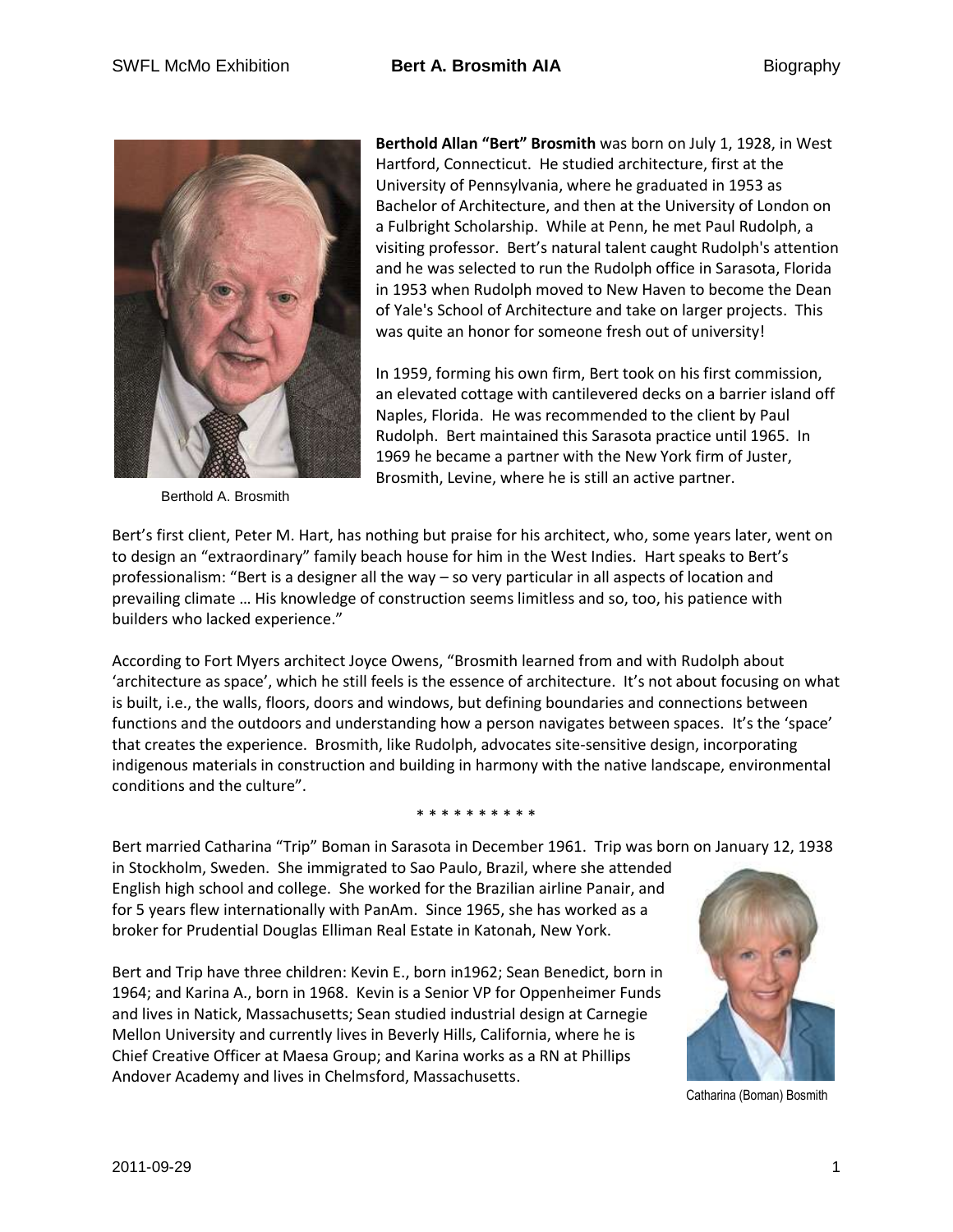Bert's parents were Allan Edward Brosmith, born July 21, 1880, in New York City, and Georgette Comeau, born August 12, 1898, in Connecticut. They married about 1925 and settled in West Hartford, Connecticut, living at 220 South Main Street. They had two children: William M., born about 1926, and Berthold A., born about 1928. Allan was a lawyer. Up to 1914, he had been trial counsel for Travelers Insurance in New York, and subsequently entered into private practice with Frank V. Johnson. By 1933, he had an office at 700 Main Street, Hartford, Connecticut.

Bert's grandparents on his father's side were William H. Brosmith, who was born November 8, 1854, and died on August 21, 1937, and Anna Gray, who was born about 1858 in New York and died some time before July 1925. William was Vice President & General Counsel at Travelers Insurance.

Bert's grandparents on his mother's side were George A. and Laudia Comeau. Both were French-Canadian; George was born in September 1865, and Laudia was born in November 1871.

\* \* \* \* \* \* \* \* \* \*

Bert Brosmith's principal works include:

Hart Cottage "Noble Camp", Keewaydin Island, Collier County, 1959 Paulk Dental Office, Sarasota, 1961 Sarasota Junior High School Addition, 1961 Sarasota County Juvenile Detention Facility, Sarastoa, 1963, (as associate architect with Frank Folsom Smith, Sarasota) Dorothea Dawson Residence, Sarasota, 1964 New College Housing, East Campus, Sarasota, 1965, (as associate architect with I.M. Pei & Partners, N.Y.C.) Brosmith Office & Residence, Pound Ridge, NY, 1966

The following are some of Bert's most notable works:



# **Hart Cottage "Noble Camp", Collier Co., Florida, 1959**

The cottage is located on Keewaydin Island, a barrier island south of Naples that is accessible only by boat. It was built for Peter M. Hart and family, and in the 1970s it was sold to the in-laws of the current owner, Irene Fascher.

Bert describes the cottage as "a simple elevated platform on a secluded island". The central square

platform is raised on four columns with decks cantilevered from these columns on all sides. It is built high enough to be above the vegetation, which not only affords excellent views but also saved it from flooding and spared it serious damage when Hurricane Donna slammed Southwest Florida in September, 1960. The external walls of large sliding windows or screens allow natural breezes to ventilate and cool the interior. Inside, it is open and abundant with daylight. Screened porches are positioned to overlook the inland waterway to the east and the Gulf of Mexico to the west.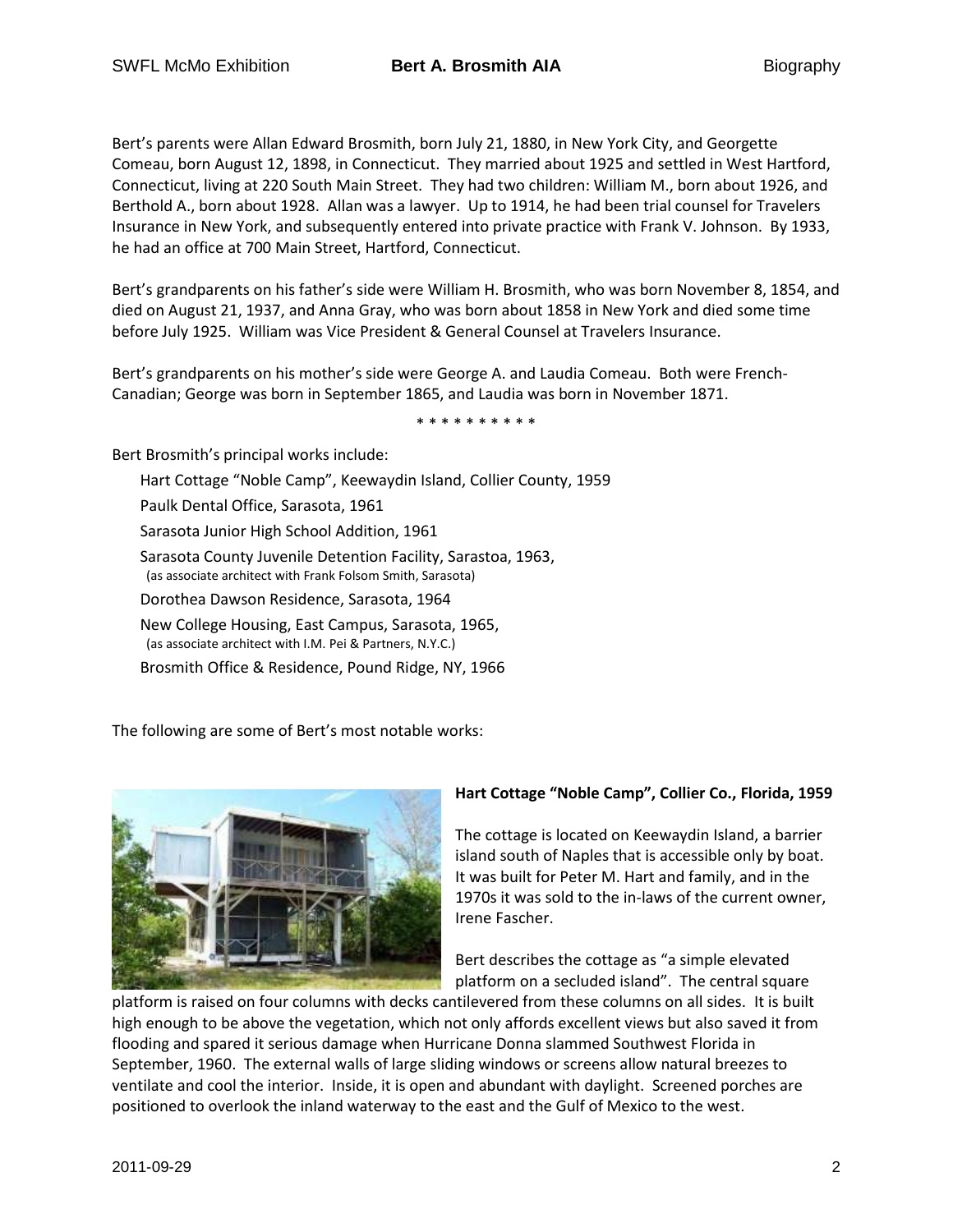

# **Paulk Dental Office Building, Sarasota, 1961**

According to John Howey, this building is "composed of ordered rectangular concrete-block cubes carefully separated by vertical glass panes. It is skillfully scaled to its surrounding neighbors even though only part of the planned complex was built".



## **New College Dormitories, Sarasota, 1965**

I.M. Pei was hired as the architect for a master plan for New College, and Bert was picked to be Pei's local representative. Although the plan was not carried out in full, in part due to some community opposition, Bert's work was cited as architecturally significant and he was selected by Architectural Forum as a "New Talent for the Sixties".



## **Brosmith Office & Residence, Pound Ridge, NY, 1966**